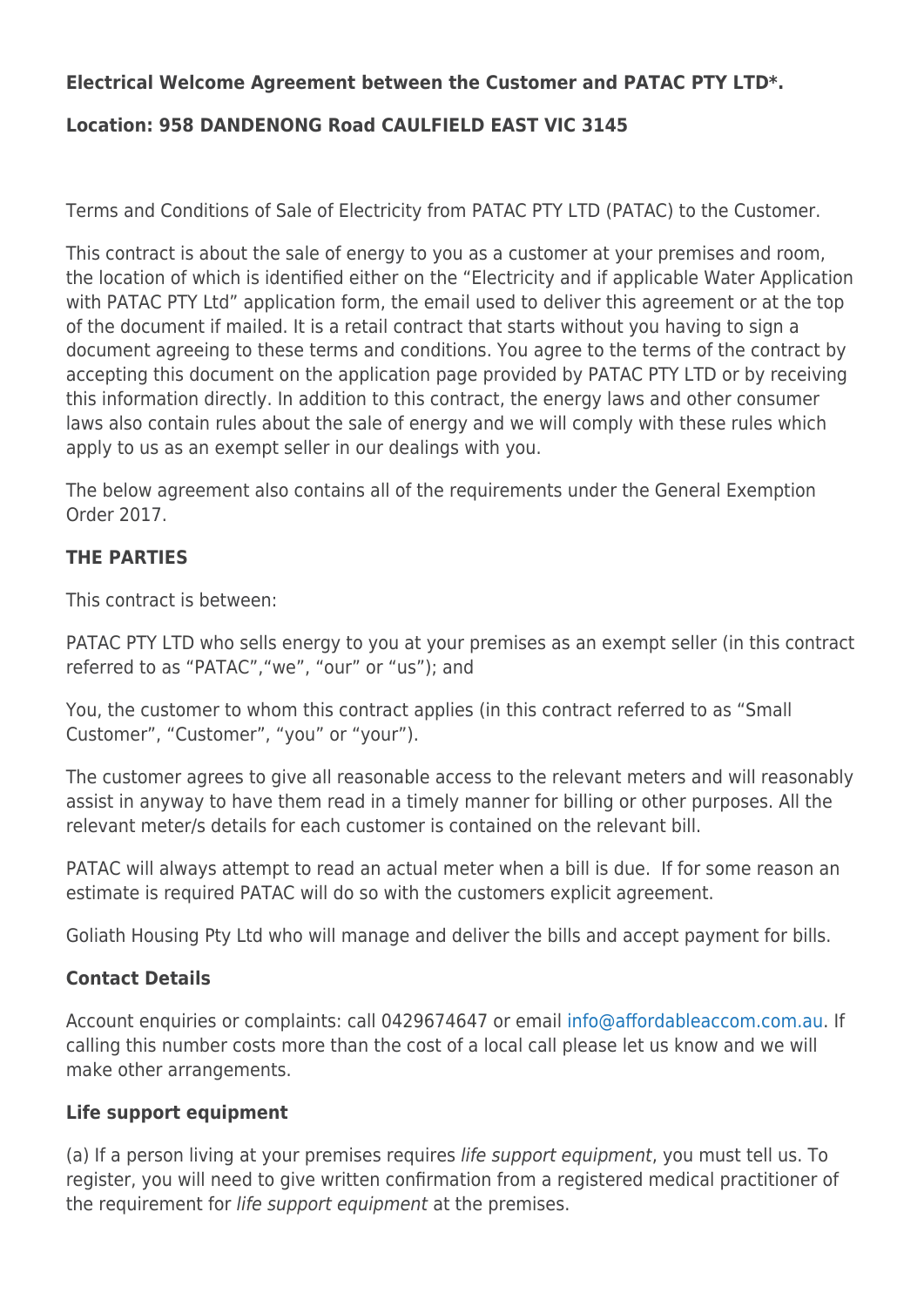(b) You must tell us or your distributor if the *life support equipment* is no longer required at the premises.

## **What are our tariffs and charges?**

(a) Our tariffs and charges for the sale of energy to you under this contract are presented in this agreement.

# **Tariffs and Charges:**

| 958 Dandenong Road Caulfield East | Incl GST |
|-----------------------------------|----------|
| Daily Charge \$                   | .25      |
| Usage Rate (\$/KW)                | .22      |

# **Changes to tariffs and charges**

(a) If we vary our prices, we will inform you no later than your next bill if the variation affects you.

(b) Our prices will not be varied more often than once every 6 months.

# **BILLING**

We will send a bill to you as soon as possible after the end of each billing cycle which will in most cases be every 3 months but may be a lesser period. We will send the bill to your email address provided during the application process. If your details change then you will be required to update us of this fact and we will change the email address. We can read your meters and create a bill within the three-month cycle but that will incur a 50-dollar administrative fee.

# **Calculating the bill**

Bills we send to you ('your bills') will be calculated on:

(a) the amount of energy consumed at your premises during the billing cycle (using information obtained from reading your meter or otherwise in accordance with the Rules); and

(b) the amount of fees and charges for any other services provided under this contract during the billing cycle;

## **Estimating the energy usage**

(a) We may estimate the amount of energy consumed at your premises if your meter cannot be read, if your metering data is not obtained (for example, if access to the meter is not given or the meter breaks down or is faulty), or if you otherwise consent. We will apply any relevant rules under the Energy Retail Code to this process.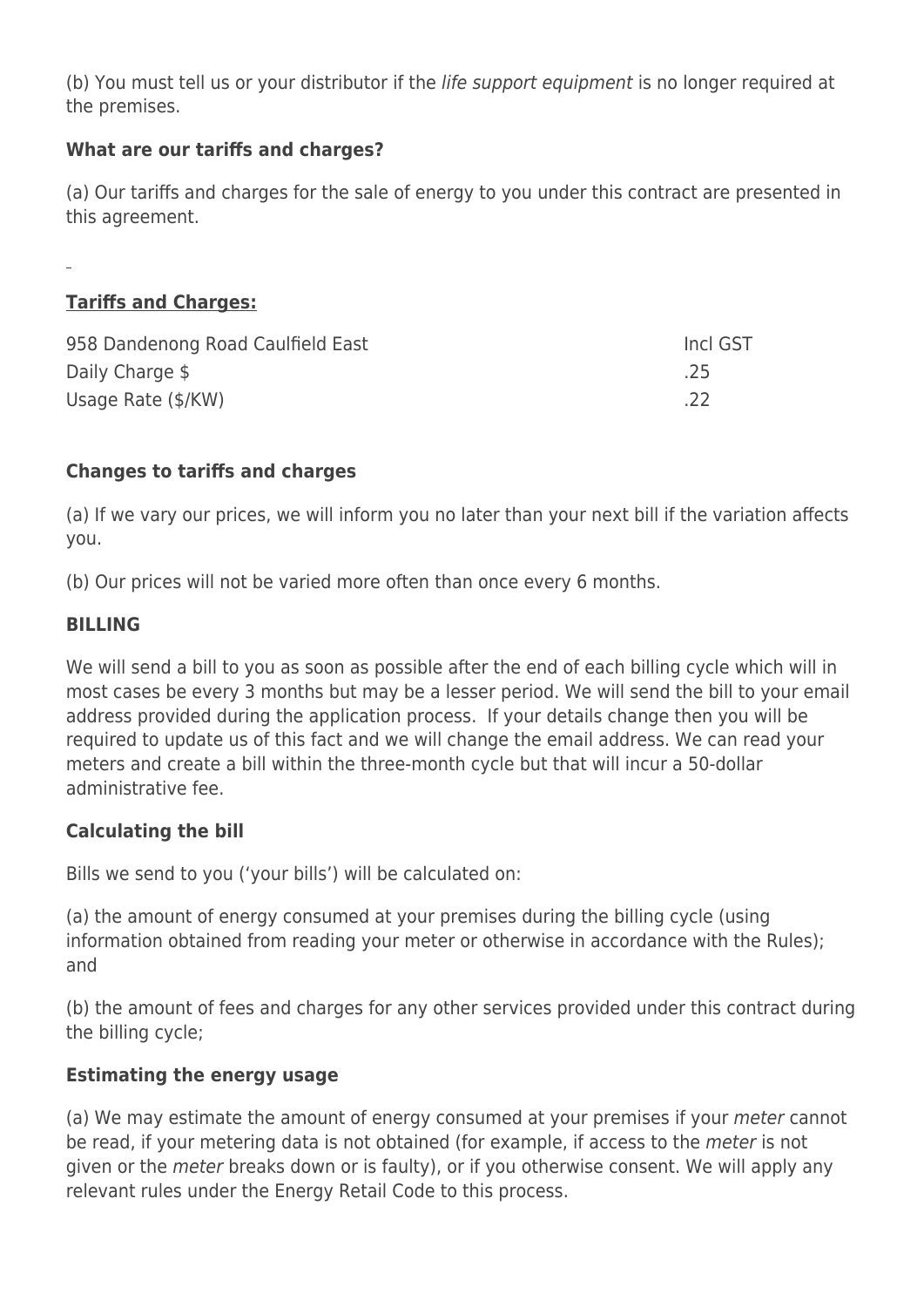### **PAYING YOUR BILL**

### **Payment Options**

We are willing to accept payment in this fashion:

- EFT to Goliath Housing Pty Ltd BSB 013141 Account 251743870 listing your name and account number.
- Direct Debit at any ANZ Bank Branch using these Account details Goliath Housing Pty Ltd BSB 013141 Account 251743870. Please inform us by text message if you make a direct payment listing your name and account number and the amount of payment for accuracy of our records.

#### **Bill smoothing**

We may, in respect of any 12 month period, provide you with bills based on an estimation under a bill smoothing arrangement if you request. The bills would be based on an initial estimate and be the same over the 12 month period.

#### **What you have to pay**

You must pay to us the amount shown on each bill by the date for payment (the pay-by date) on the bill. The pay by date will be no earlier than 28 business days from the date on which we issue your bill.

#### **Issue of reminder notices**

If you have not paid your bill by the pay by date, we will send you a reminder notice that payment is required. The *reminder notice* will give you a further due date for payment which will be not less than 6 business days after we issue the notice.

### **Difficulties in paying**

If you have difficulties paying your bill, you should contact us as soon as possible. We will provide you with information about your entitlements as a Victorian energy customer. Alternatively, you could seek the availability of Government Funded energy rebates, concession or relief schemes from these web sites <https://services.dhhs.vic.gov.au/energy> and https://services.dhhs.vic.gov.au/utility-relief-grant-scheme.

### **Financial Assistance:**

In relation to getting assistance with the payment of bills when you have financial difficulty please initially contact Hannah Ching on 0429674647. If you wish you can put in writing your request for assistance with the payment of your bill to one of these addresses:

- 1. PO Box 2467, Caulfield Junction, Vic 3161.
- 2. [info@affordableaccom.com.au](mailto:info@affordableaccom.com.au)

Any messages will be sought to be acknowledged within 5 working days of you sending information. Please ensure that you enclose within any written comments the details of how you would like to be contact.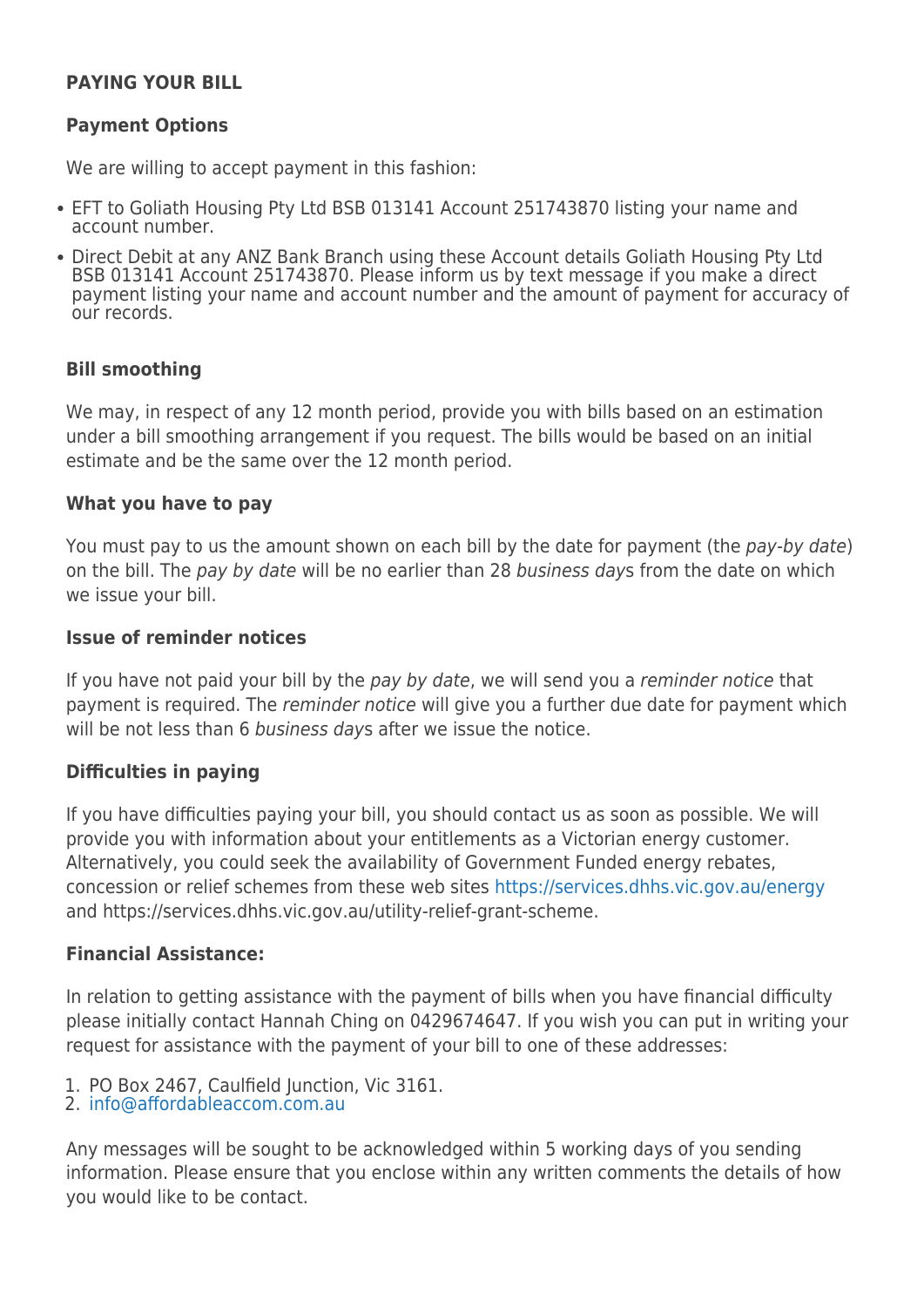Once we are aware of your financial difficulty, we will communicate back any steps that have to be taken to assist you.

For the availability of Government Funded energy rebates, concession or relief schemes please see these web site <https://services.dhhs.vic.gov.au/energy>or https://services.dhhs.vic.gov.au/utility-relief-grant-scheme.

### Form of Assistance:

The two forms of assistance are "Standard Assistance" and "Tailored Assistance". Once we are contacted for assistance we can determine the best options for the customer.

### **METERS**

(a) You must allow safe and unhindered access to your premises for the purposes of reading and maintaining the meters (where relevant).

(b) We will use our best endeavours to ensure that a meter reading is carried out as frequently as is needed to prepare your bills, consistently with the *metering rules* and in any event at least once every 12 months.

# **WRONGFUL AND ILLEGAL USE OF ENERGY**

### **Use of energy**

You must not, and must take reasonable steps to ensure others do not:

(a) illegally use energy supplied to your premises; or

(b) interfere or allow interference with any energy equipment that is at your premises except as may be permitted by law; or

- (c) use the energy supplied to your premises or any energy equipment in a manner that:
- (i) unreasonably interferes with the connection or supply of energy to another customer; or
- (ii) causes damage or interference to any third party; or

(d) allow energy purchased from us to be used otherwise than in accordance with this contract and the Rules; or

(e) tamper with, or permit tampering with, any meters or associated equipment.

## **COMPLAINTS AND DISPUTE RESOLUTION**

## **Complaints**

If you have a complaint relating to the sale of energy by us to you, or this contract generally, you may lodge a complaint with us in accordance with our standard complaints and dispute resolution procedures.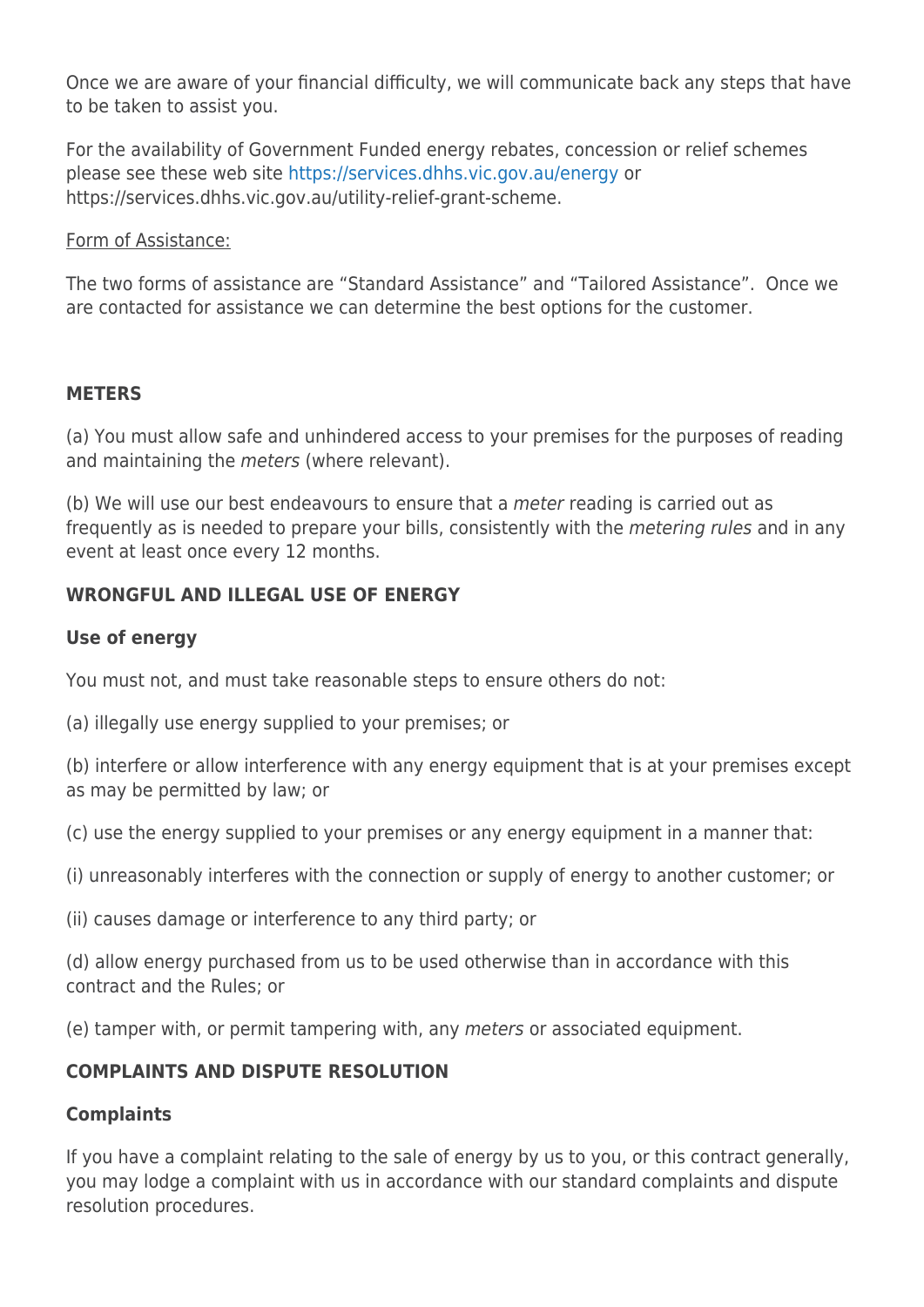## **Complaints and Dispute Process:**

In the case of a dispute an initial point of contact would be with Hannah Ching on 0429674647 or via email at [hannahc6378@yahoo.com.au](mailto:hannahc6378@yahoo.com.au) . If this fails to resolve your dispute you can put in writing your unresolved issue to either of these addresses:

- 1. PO Box 2467, Caulfield Junction, Vic 3161.
- 2. [hannahc6378@yahoo.com.au](mailto:hannahc6378@yahoo.com.au)

Any messages we will attempt to acknowledged within 5 working days of them being received. Please ensure that you enclose within any written comments the details of how you would like to be contact.

Once we are aware of your dispute, we will communicate back any steps that have to be taken to respond to your dispute and the expected time this will take. Once we have taken the relevant steps we will communicate to you our answer.

If you are still not satisfied with the outcome after following the above proves you can access an external dispute resolution service. The contact details are the Energy and Water Ombudsman [\(https://www.ewov.com.au/](https://www.ewov.com.au/)).

# **Our obligations in handling complaints**

If you make a complaint, we must respond to your complaint within the required timeframes set out in our standard complaints and dispute resolution procedures and inform you:

(a) of the outcome of your complaint and the reasons for our decision; and

(b) that if you are not satisfied with our response, you have a right to refer the complaint to the Energy and Water Ombudsman ([https://www.ewov.com.au/\)](https://www.ewov.com.au/).

## **APPLICABLE LAW**

The laws of the state of Victoria and the Nation of Australia govern this contract.

## **Duration of Agreement:**

This agreement, called an exempt person arrangement, will stay in place for the duration of the lease that you undertake with Goliath Housing Pty Ltd unless you wish to contract with another retailer.

The customer agrees to give 20 days notice as to when they will leave the premise or change to another retailer.

Within 10 days of receiving the information in this agreement you have the right to withdraw. You can do so either in writing or orally by contacting Hannah Ching on 0409957223.

PATAC PTY LTD operates as an exempt person energy retailer and is required to follow relevant provisions of the Retail Code of Victoria. This means that PATAC is not subject to all the obligations of a licensed retailer and you will not receive the same protections as you would if you were purchasing from a licensed retailer.